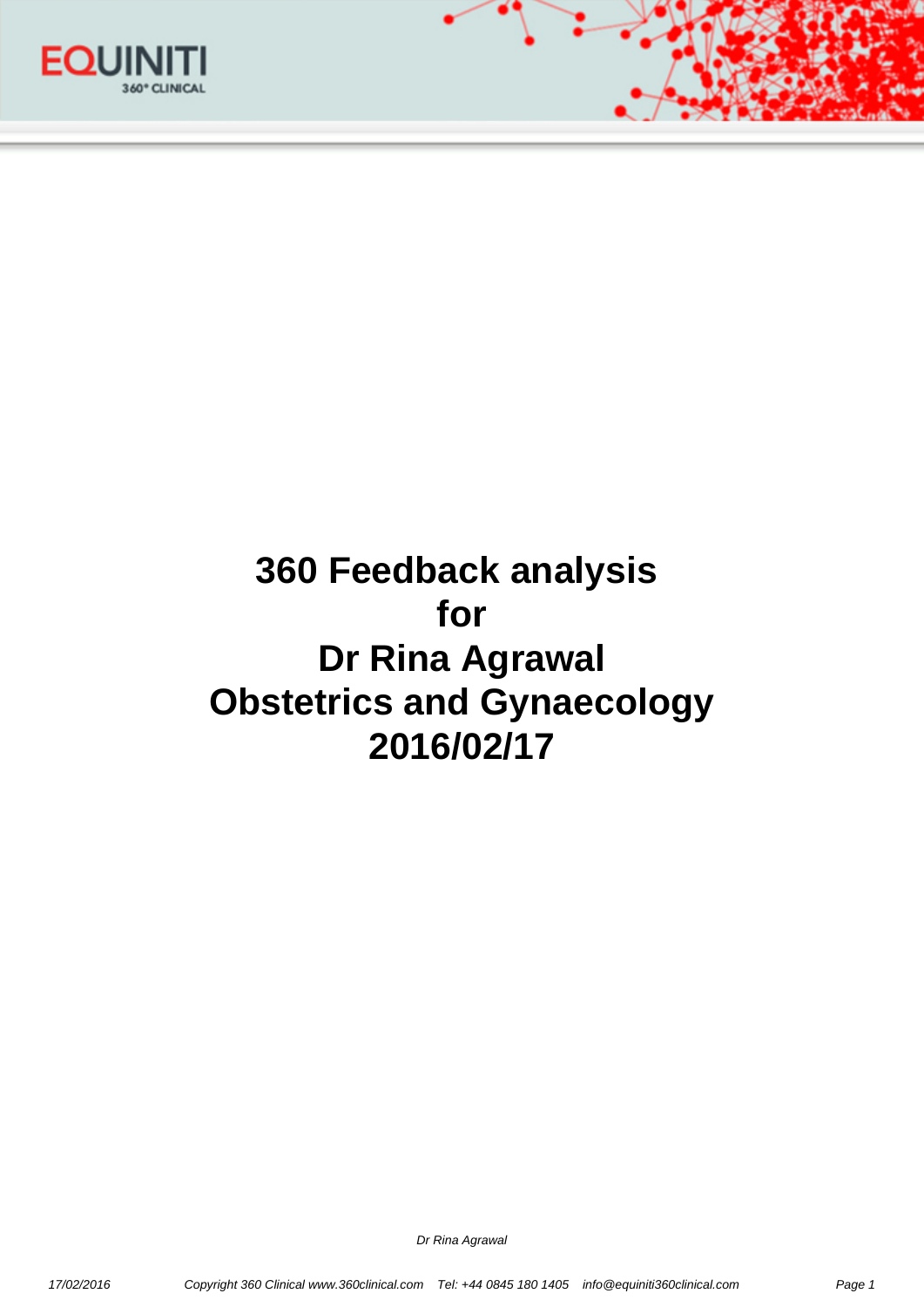

# **How to analyse your report**

In most instances scores are very high. However, no quick assumptions or conclusions should be drawn from low scores until reasons have been explored. Below is a list of possible reasons for low scores. These have been provided for discussion and reflection. There may well be many other reasons for low scores not included in this list, but many of the more common reasons have been included.

Possible Reasons for Low Scores.

These are listed with no particular weighting: -

- Workload
- Technical support
- Team/Trust failure
- Suitability of selected raters
- Staff shortages
- Specialty
- Personality clashes
- Personal problems / illness
- Patient case load
- Lack of training
- Lack of skills/knowledge
- Lack of information
- Lack of feedback
- Lack of awareness
- Keeping up to date
- Job structure/job role
- Honesty
- Equipment availability/failure
- Cultural issues
- Confidence
- Communication skills
- Awareness of own limitations
- Attitude
- Other (investigate)

If you need any help or have encountered a problem, please contact us on +44 0845 180 1405 or e-mail: info@equiniti360clinical.com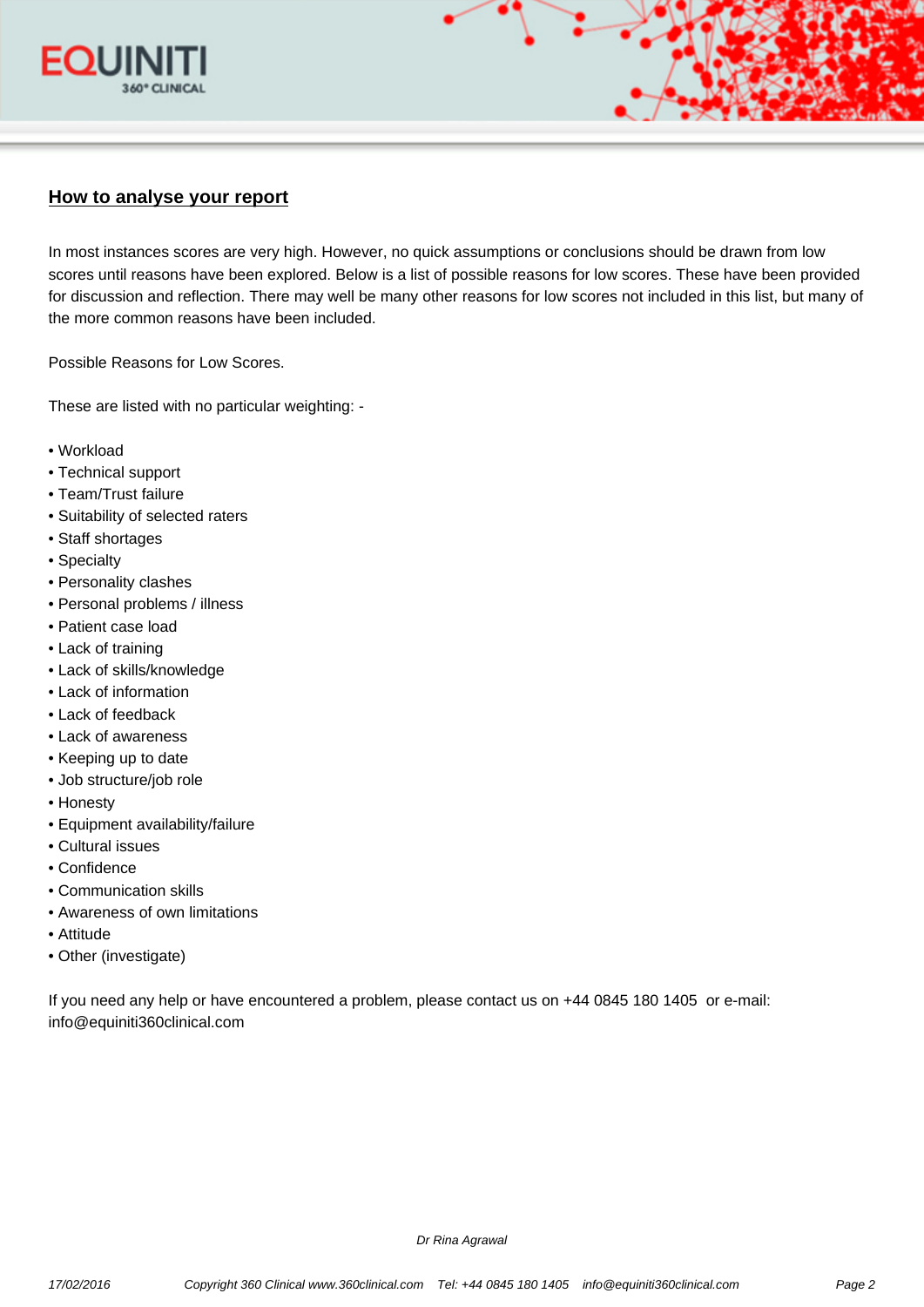



# **Facilitator Feedback Notes**

### **Feeding back the contents of the 360 report to your colleague**

Introduce the feedback session and describe your role as a facilitator to encourage reflection and personal development planning. If appropriate, consider setting some ground rules, such as confidentiality.

#### **Seek your 360 doctor's views first - Ask questions rather than make statements.**

If your 360 doctor has low scores in a particular area, do not make assumptions. There are many reasons for low scores some of which are detailed on the previous page. Low scores may be a result of workload or staff shortages. Of course, low scores may also be due to personal competence.

If there are clusters of raters scoring below average/unacceptable, the Medical Director should be informed.

Seek 360 doctors views first: -

- What went well and why?
- What didn't go so well? and why?
- What changes would you like to see in the future?
- How will these changes be implemented?
- What will happen to reassess / monitor improvements?

Concentrate on specific areas which cause most concern e.g. high variance between self and colleagues assessments. Then focus on specific items of behaviour.

Compliment on the areas where the individual scored highly as well as address areas for improvement. Encourage the individual to build on their strengths. The graphic quantitative feedback report allows you to discuss current, sensitive issues in a direct manner. The feedback interview should be held in private, avoiding interruptions.

Stick to the facts and always avoid becoming emotional or using emotional language. For example, if a doctors has a low score in communication skills you might say 'you have scored below average to unacceptable in the communication skills element please comment on that?' instead of "you didn't do very well in communication skills did you?"

If you are looking for additional training then 360 Clinical can help. For further information please visit www.360clinical.com or contact us on telephone +44 0845 180 1405 or email info@equiniti360clinical.com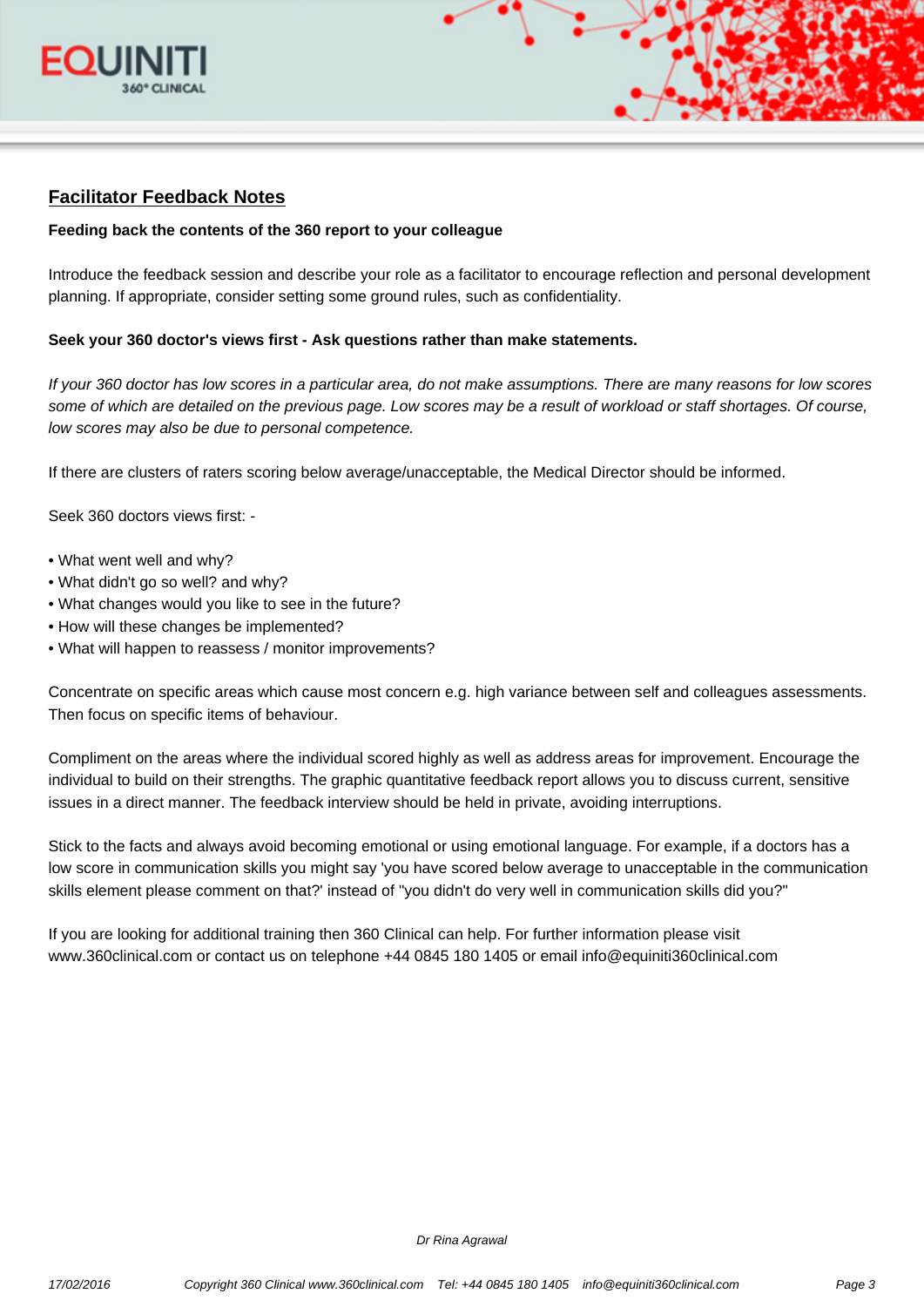



# **Questionnaire**

## **The following questionnaire was distributed to peers Page 1**

1. Clinical Assessment: Diagnostic skill; performance of practical/technical procedures

- 2. Patient Management: Management of complex clinical problems; appropriate use of resources
- 3. Reliability: Conscientious and reliable; available for advice and help when needed; time management
- 4. Professional Development:Commitment to improving quality of service; keeps up-to-date with knowledge and skills
- 5. Teaching and Training: Contributes to the education and supervision of students and junior colleagues
- 6. Verbal Communication: Spoken English; communication with colleagues, patients, families and carers

7. Empathy and Respect: Is polite, considerate and respectful to patients and colleagues of all levels; compassion and empathy towards patients and their relatives

- 8. Team Player: Values the skills and contributions of multi-disciplinary team members
- 9. Leadership: Takes the leadership role when circumstances require; Delegates appropriately
- 10. Do you have any concerns about the Probity or Health (physical or mental) of this doctor?

## **The question numbers correspond to the key on any graph**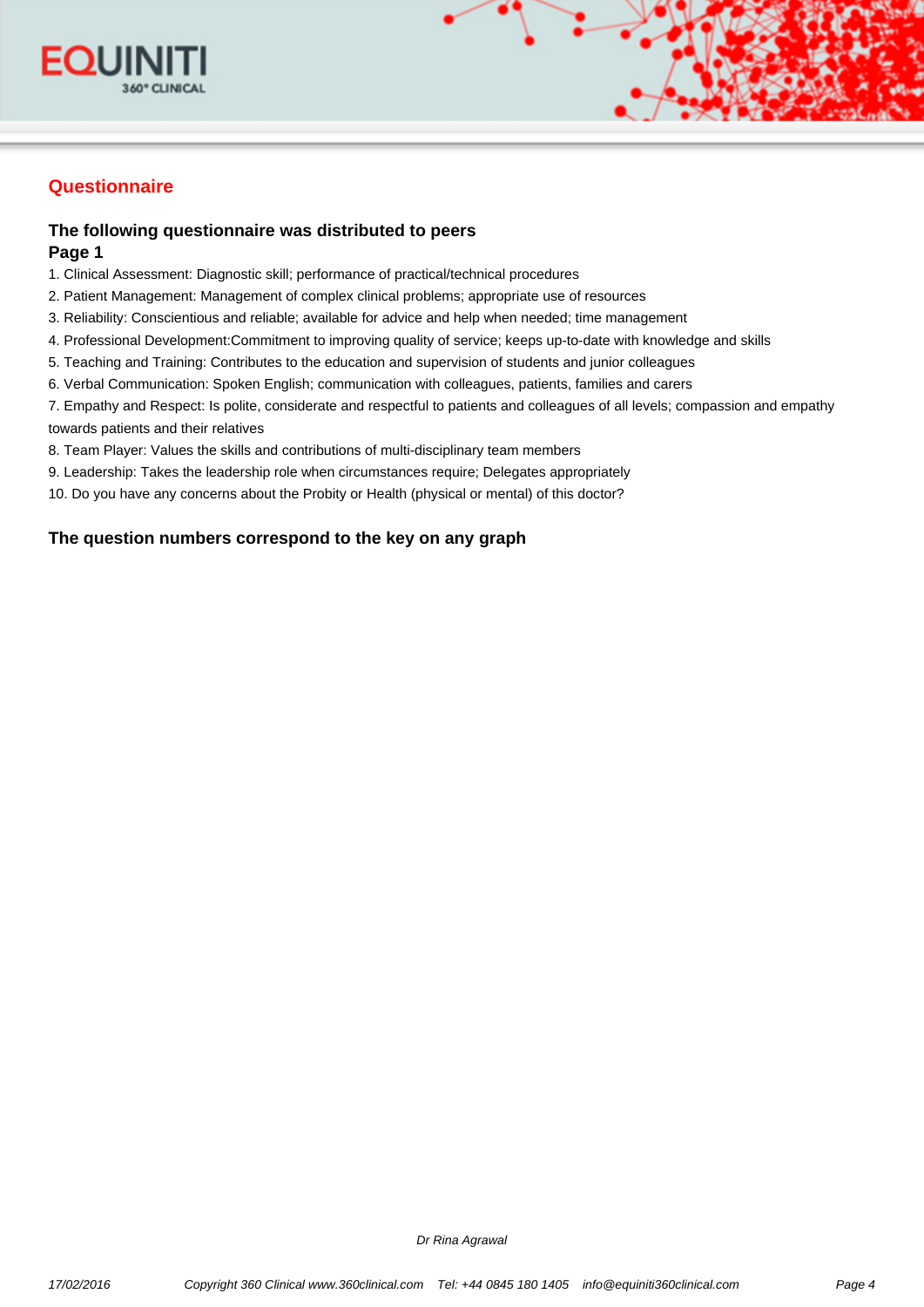

### **Colleague assessment**

Average score given for the questions below



## **Questions**

- 1. Clinical Assessment: Diagnostic skill; performance of practical/technical procedures
- 2. Patient Management: Management of complex clinical problems; appropriate use of resources
- 3. Reliability: Conscientious and reliable; available for advice and help when needed; time management
- 4. Professional Development:Commitment to improving quality of service; keeps up-to-date with knowledge and skills
- 5. Teaching and Training: Contributes to the education and supervision of students and junior colleagues
- 6. Verbal Communication: Spoken English; communication with colleagues, patients, families and carers

7. Empathy and Respect: Is polite, considerate and respectful to patients and colleagues of all levels; compassion and empathy towards patients and their relatives

- 8. Team Player: Values the skills and contributions of multi-disciplinary team members
- 9. Leadership: Takes the leadership role when circumstances require; Delegates appropriately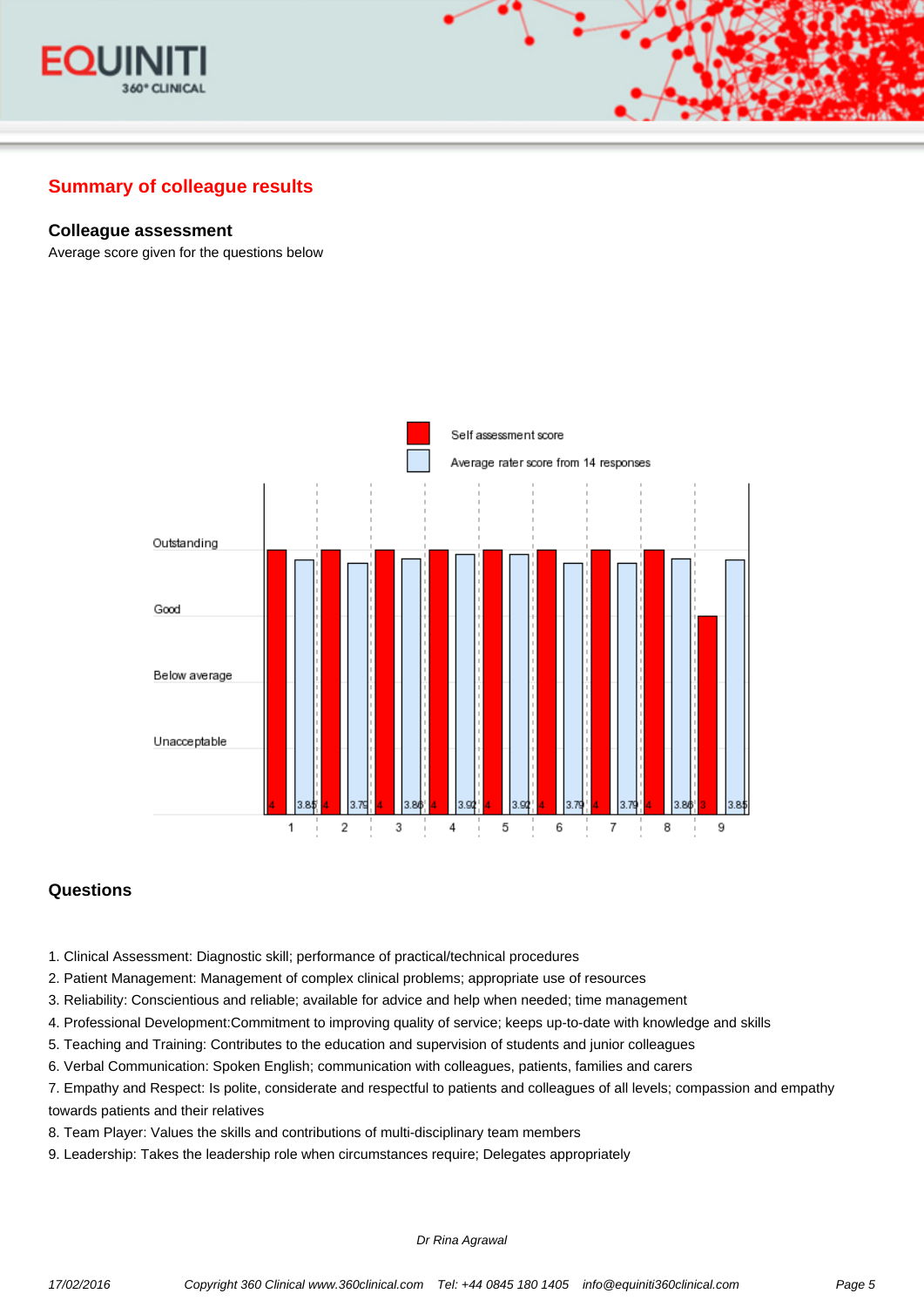

#### **Colleague assessment**

Detailed breakdown of results showing the number of different responses for each question

Q1. Clinical Assessment: Diagnostic skill; performance of practical/technical procedures

Domain (UK only): Knowledge skills and performance

Attribute: Apply knowledge and experience to practice

Attribute: Maintain your professional performance

| Unable to Comment | Unacceptable | Below average | Good | <b>Dutstanding</b> |
|-------------------|--------------|---------------|------|--------------------|
|                   |              |               |      |                    |

Q2. Patient Management: Management of complex clinical problems; appropriate use of resources

Domain (UK only): Knowledge skills and performance

Attribute: Apply knowledge and experience to practice

Attribute: Maintain your professional performance

| Unable to Comment | Unacceptable | Below average | Good | Jutstanding |
|-------------------|--------------|---------------|------|-------------|
|                   |              |               |      |             |

Q3. Reliability: Conscientious and reliable; available for advice and help when needed; time management

Domain (UK only): Communication partnership and teamwork

Attribute: Work constructively with colleagues and delegate effectively

| Unable to Comment | Unacceptable | Below average | Good | Outstanding |
|-------------------|--------------|---------------|------|-------------|
|                   |              |               |      |             |

Q4. Professional Development:Commitment to improving quality of service; keeps up-to-date with knowledge and skills

Domain (UK only): Knowledge skills and performance

Attribute: Maintain your professional performance

Domain (UK only): Safety and quality

Attribute: Put into effect systems to protect patients and improve patient care

| Unable to Comment | Unacceptable | Below average | Good | Outstanding |
|-------------------|--------------|---------------|------|-------------|
|                   |              |               |      | . .         |

Q5. Teaching and Training: Contributes to the education and supervision of students and junior colleagues

Domain (UK only): Knowledge skills and performance

Attribute: Apply knowledge and experience to practice

| Unable to Comment | Unacceptable | Below average | Good | Outstanding |
|-------------------|--------------|---------------|------|-------------|
|                   |              |               |      |             |

Dr Rina Agrawal

Self Assessment Score

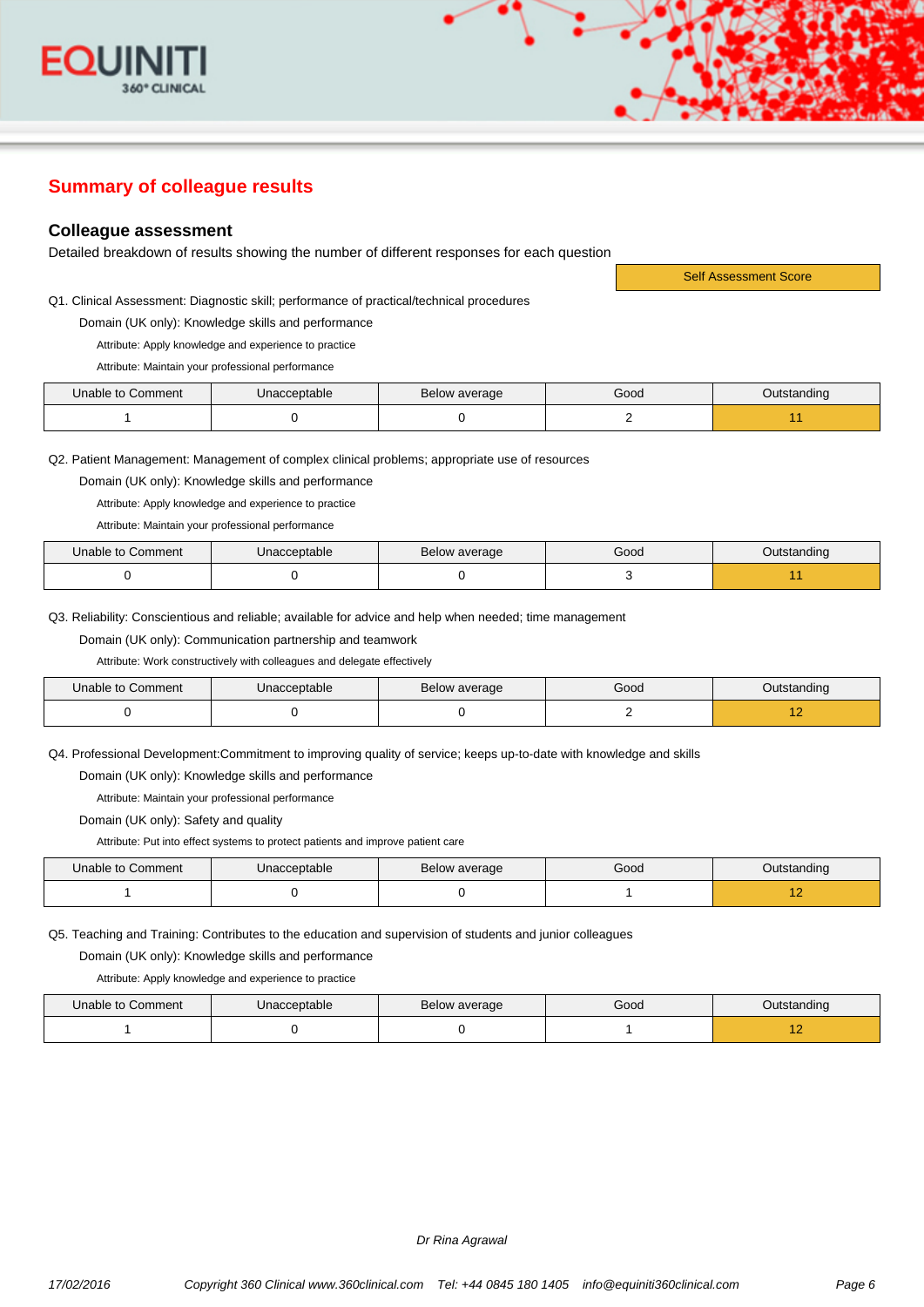

Q6. Verbal Communication: Spoken English; communication with colleagues, patients, families and carers

Domain (UK only): Communication partnership and teamwork

Attribute: Communicate effectively

Domain (UK only): Maintaining Trust

Attribute: Show respect for patients

Attribute: Treats patients and colleagues fairly and without discrimination

| Unable to Comment | Jnacceptable | Below average | Good | )utstanding |
|-------------------|--------------|---------------|------|-------------|
|                   |              |               |      |             |

Q7. Empathy and Respect: Is polite, considerate and respectful to patients and colleagues of all levels; compassion and empathy towards patients and their relatives

Domain (UK only): Communication partnership and teamwork

Attribute: Work constructively with colleagues and delegate effectively

Domain (UK only): Maintaining Trust

Attribute: Show respect for patients

Attribute: Treats patients and colleagues fairly and without discrimination

| Unable to Comment | Unacceptable | Below average | Good | Outstanding |
|-------------------|--------------|---------------|------|-------------|
|                   |              |               |      |             |

Q8. Team Player: Values the skills and contributions of multi-disciplinary team members

Domain (UK only): Communication partnership and teamwork

Attribute: Work constructively with colleagues and delegate effectively

| Unable to Comment | Unacceptable | Below average | Good | Outstanding |
|-------------------|--------------|---------------|------|-------------|
|                   |              |               |      |             |

Q9. Leadership: Takes the leadership role when circumstances require; Delegates appropriately

Domain (UK only): Knowledge skills and performance

Attribute: Apply knowledge and experience to practice

Domain (UK only): Communication partnership and teamwork

Attribute: Work constructively with colleagues and delegate effectively

Domain (UK only): Safety and quality

Attribute: Put into effect systems to protect patients and improve patient care

| Unable to Comment | Unacceptable | Below average | Good | Outstanding |
|-------------------|--------------|---------------|------|-------------|
|                   |              |               |      |             |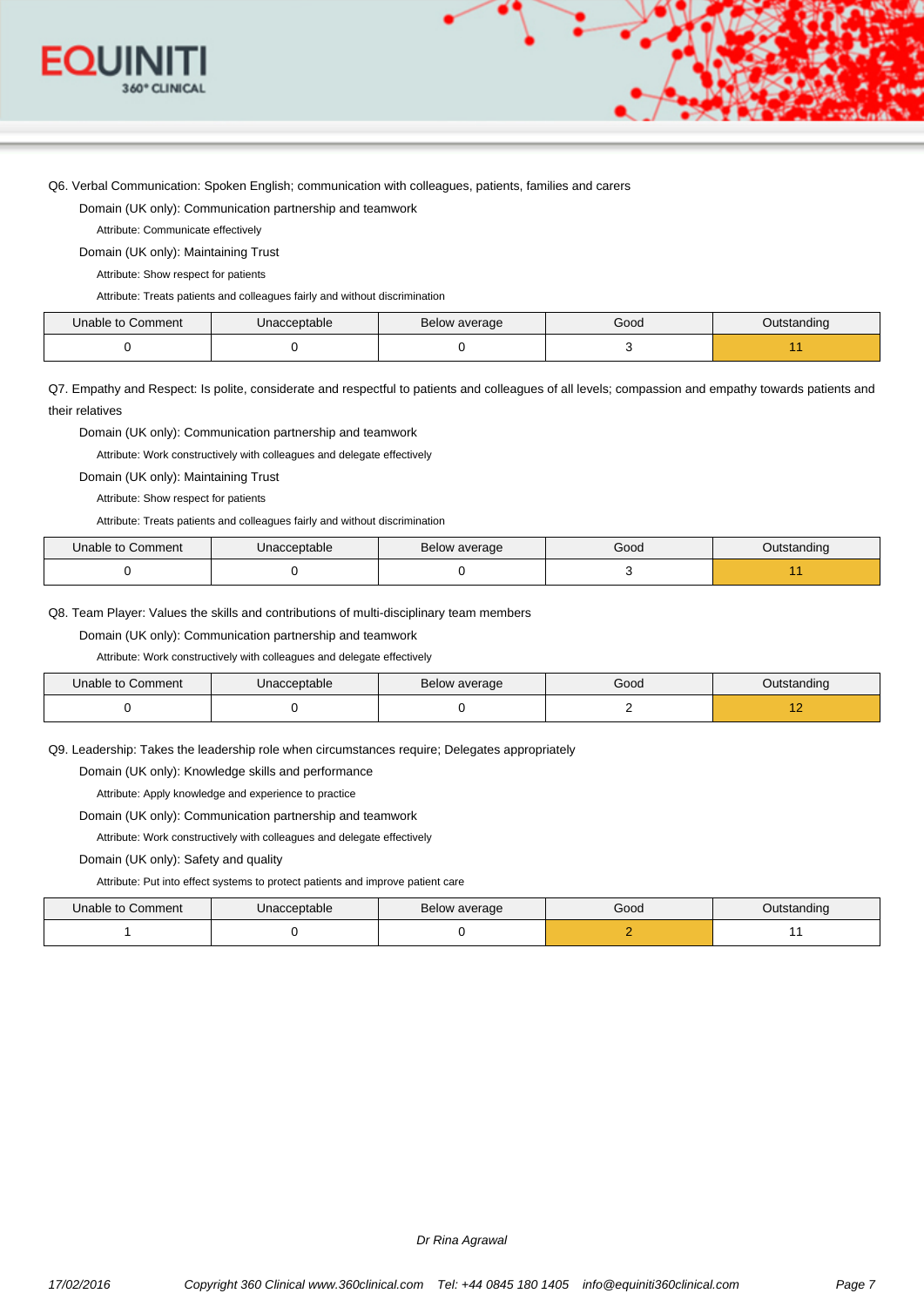



## **Colleague assessment**

Q10. Do you have any concerns about the Probity or Health (physical or mental) of this doctor? Total responses received



## **Self assessment response to this question:** No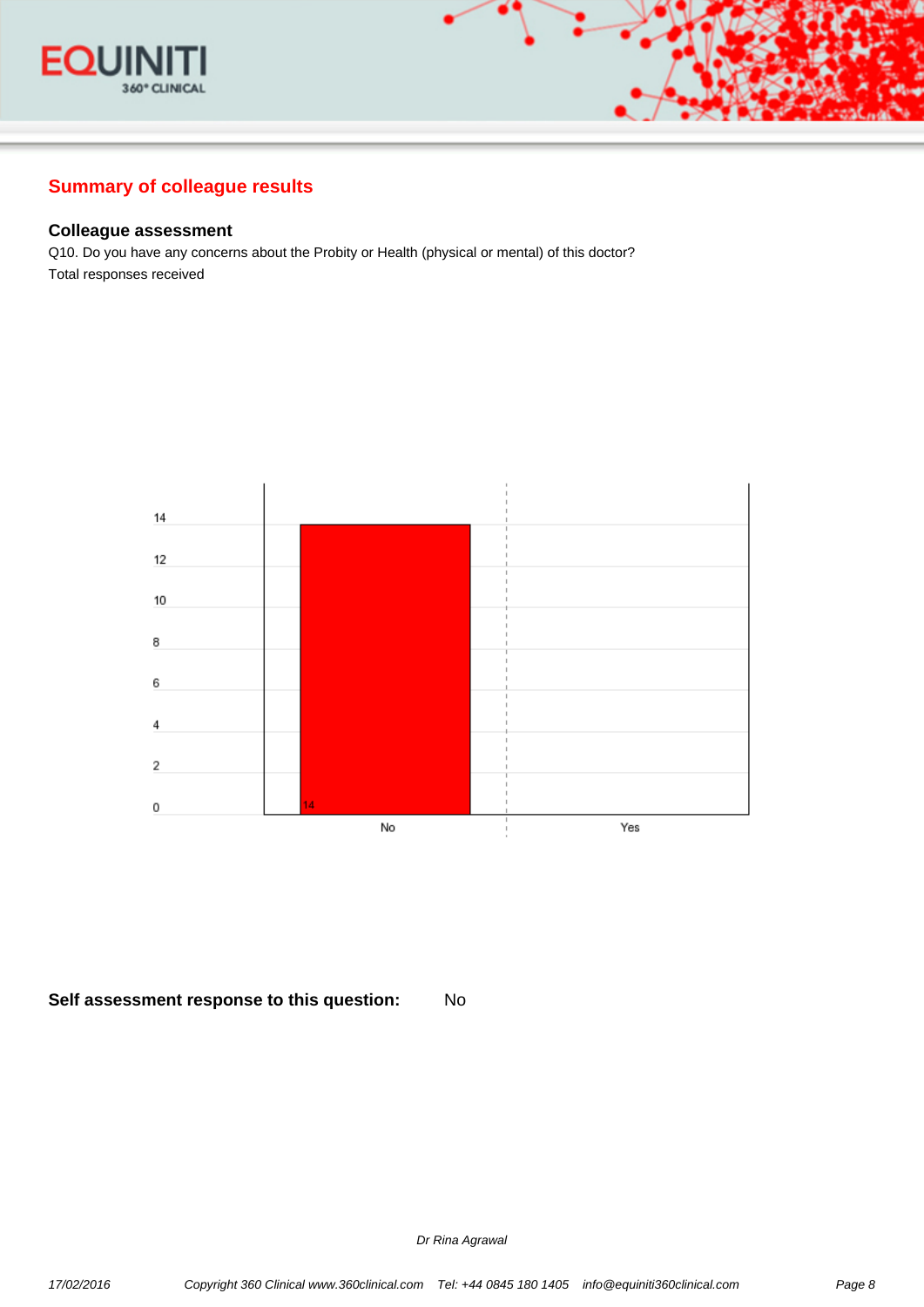



## **Comparisons with your speciality - Obstetrics and Gynaecology**

Average score given for the questions below



## **Questions**

- 1. Clinical Assessment: Diagnostic skill; performance of practical/technical procedures
- 2. Patient Management: Management of complex clinical problems; appropriate use of resources
- 3. Reliability: Conscientious and reliable; available for advice and help when needed; time management
- 4. Professional Development:Commitment to improving quality of service; keeps up-to-date with knowledge and skills
- 5. Teaching and Training: Contributes to the education and supervision of students and junior colleagues
- 6. Verbal Communication: Spoken English; communication with colleagues, patients, families and carers
- 7. Empathy and Respect: Is polite, considerate and respectful to patients and colleagues of all levels; compassion and empathy towards patients and their relatives
- 8. Team Player: Values the skills and contributions of multi-disciplinary team members
- 9. Leadership: Takes the leadership role when circumstances require; Delegates appropriately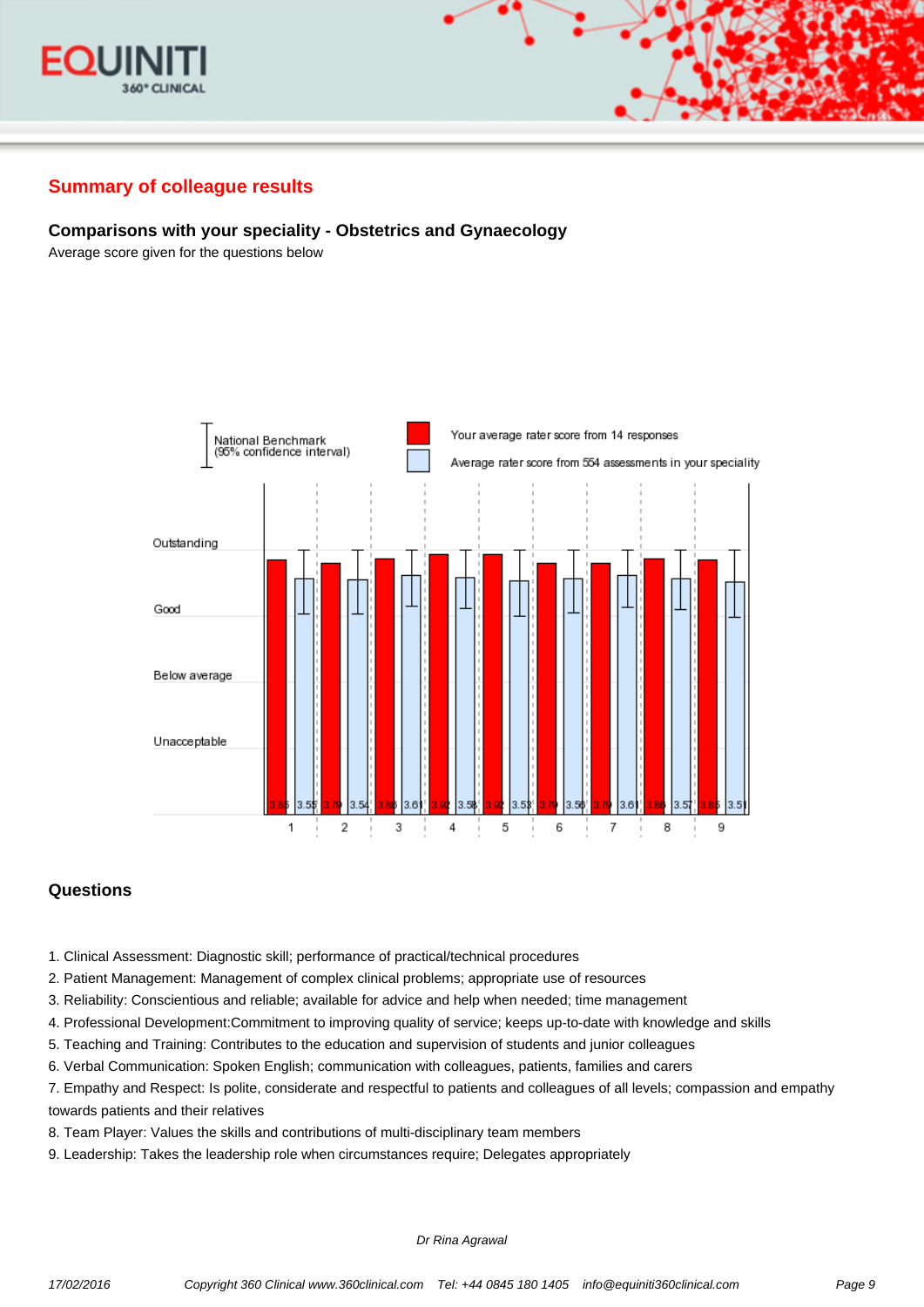

#### **Comparisons with National Average**

Average score given for the questions below



## **Questions**

- 1. Clinical Assessment: Diagnostic skill; performance of practical/technical procedures
- 2. Patient Management: Management of complex clinical problems; appropriate use of resources
- 3. Reliability: Conscientious and reliable; available for advice and help when needed; time management
- 4. Professional Development:Commitment to improving quality of service; keeps up-to-date with knowledge and skills
- 5. Teaching and Training: Contributes to the education and supervision of students and junior colleagues
- 6. Verbal Communication: Spoken English; communication with colleagues, patients, families and carers

7. Empathy and Respect: Is polite, considerate and respectful to patients and colleagues of all levels; compassion and empathy towards patients and their relatives

- 8. Team Player: Values the skills and contributions of multi-disciplinary team members
- 9. Leadership: Takes the leadership role when circumstances require; Delegates appropriately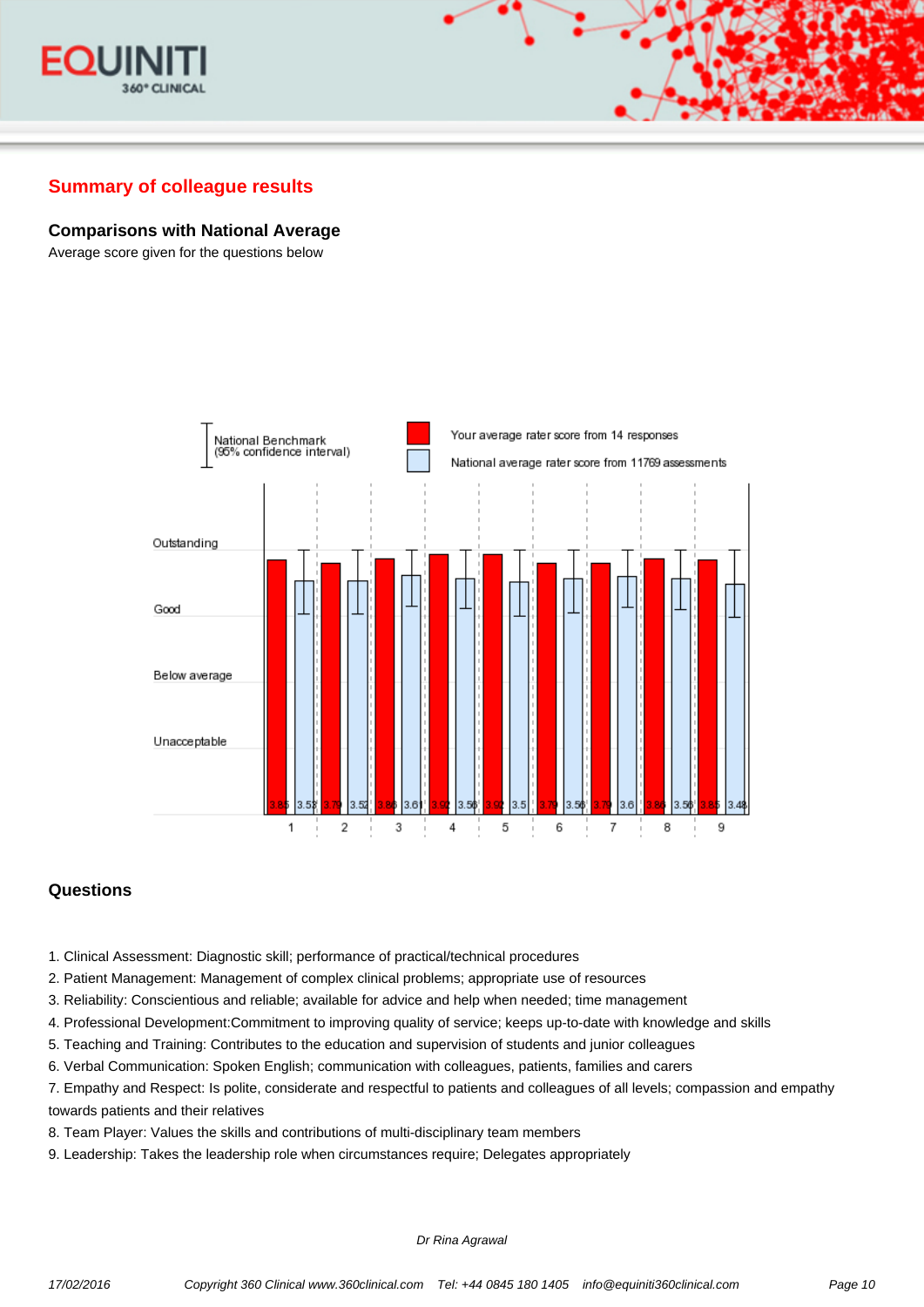

# **Comments**

## **Self assessment comments**

"I am a conscientious and a hard working doctor who enjoys her job and strives to be the best in all what I do. I have a lot of time for my patients whom I treat with empathy and respect.

Continuous professional development is a part of my daily work routine and I strive to keep up to date with the latest developments in my field. However a blinkered horse approach towards my field of reproductive medicine limits me to the time I spend on general obstetrics and gynaecology.

Although I have an easy manner and am a good team player, I encounter lapses of communication with certain staff. Every attempt is therefore made to enable better communication with these staff members."

#### **Comments added by rater**

"Dr Agrawal is outstanding in all aspects of her profession her commitment to excellence is exemplary , She is totally dedicated to the profession and her patients. She will always go that extra mile for all of her patients and colleagues. Her professional standing as far as mentoring is beyond compare. Rina is always accessible , her comunication skills are direct and prompt and she is extremely empathic with both her patients and work colleagues."

"Dr Agrawal is outstanding in all aspects of her profession her commitment to excellence is exemplary , She is totally dedicated to the profession and her patients. She will always go that extra mile for all of her patients and colleagues.

Her professional standing as far as mentoring is beyond compare.

, giving may a hand up and a chance to enhance their skills as in CPD, giving the nursing staff extra training in ultra sound skills etc. Rina is always accessible , her comunication skills always timley , informative and prompt she is always extremely empathic with both her patients and work colleagues. I feel that Dr Rina Agrawal is a fantastic role model and out standing medical professional ."

"Dr Agrawal is a diligent, clinically efficient, friendly, flexible expert with good communicational skills. Places patient safety and interests above everything as a priority, and is equally at ease with junior and senior colleagues alike demonstrating comraderie. She is well organised, and is an effective trainer, supervisor and mentor to junior staff."

"To meet a doctor with such wonderful personal skills as well as professional skills is, unfortunately, not that common.

She is an all rounded, excellent doctor and professional."

"Rina is completely committed to her work and patients achieving exceptionally high standards for the Trust and patients. There are also academic publications to support her work. Throughout her working life Rina has wanted to ensure the establishment she worked was at the top of the band but it appears she has never been utilised in a leadership capacity. Its time for Rina to be allowed greater responsibilities to show her worth to the department. She remains a genuine contributor and positive force within any department."

"I work with Dr Agrawal as part of the CRM Management Team although do not work with her on a clinical basis so am unable to comment about her practice with patients/colleagues within the clinical area etc. My impression of Dr Agrawal within senior management meetings, however, is that she is very knowledgeable and keeps up-to-date with current practice. She is always willing to help and is available to answer any queries I may have at all times and is very prompt with her responses. She is always polite and values team work. I have seen her take the lead when required during our meetings."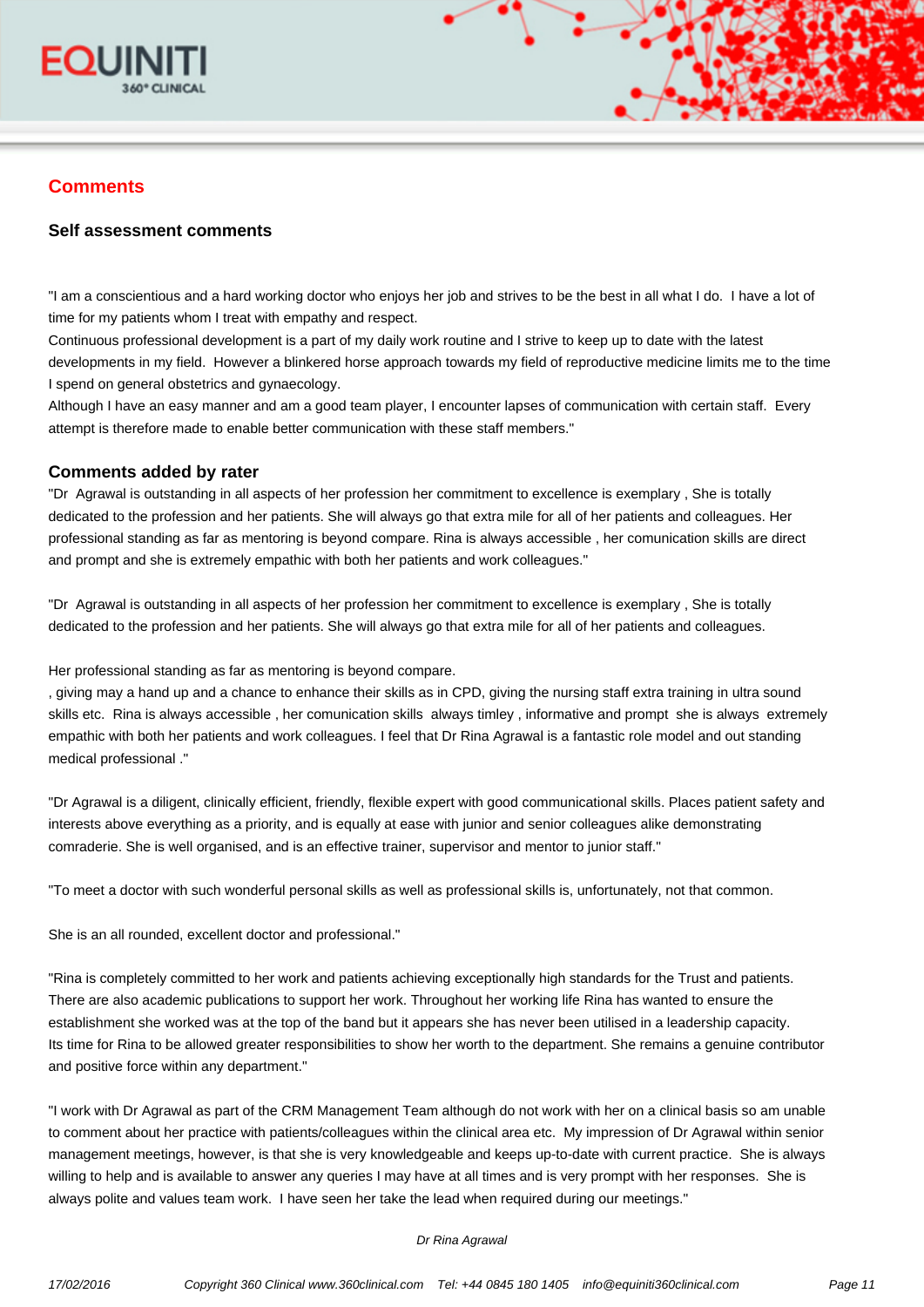

"Dr.Agrawal has effective communication skills and has a very nice way of talking to patients. She is patient and takes time to teach the juniors."

"Rina is a hard working, reliable and trustworthy colleague who strives for the highest standards of working. She is focused and puts patients at the fore front. She is equally very academic as well as clinically excellent a rare combination. She will excel!"

"Dr Agrawal was my Educational / Clinical supervisor when I worked as a Clinical Research Fellow at CRM, UHCW, Coventry between August 2011 to August 2014. Dr Agrawal was a very good reproductive medicine specialist with excellent clinical skills. She was well liked by her patients and the other staff at UHCW as she valued views and contributions of other team members. I have learnt many theoritical and practical skills from Dr Agrawal and she has always been supportive of me for my career progression, both clinically and academically. She was a good leader who would ensure any job to completion with appropriate contribution, delegation, guidance and support. In my future career, it would be a great pleasure to work with Dr Agrawal again."

#### **Comments added by patients**

"I have selected the top marks on the basis of true reflection."

"Very kind & understanding & offered big support during my miscarriage which meant alot."

"Always very happy to help."

"Very supportive doctor."

"The loveliest doctor we have ever met."

"A big thank you."

"Absolutely polite & considerate. Yes felt involved in own care & decisions but being able to make them from informed position. I have very high confidence in Dr Agrawal, we are extremely satisfied."

"I felt Rina was very lovely & was considerate to my case. Very approachable & friendly."

"I have had great support & advice from Dr Agrawal. She has been thorough with her tests to be able to diagnose me accurately. Her support has not only been in person but also at short notice via email when I was having side effects with some of the medication - she was very prompt and able to direct me to the right consultant for further specialist advice. Overall I am very happy with everything Dr Agrawal has provided and would recommend her to others."

"During my treatment I felt reassured that she had a huge amount of experience & that we were in good hands. She is always available to discuss concerns & was very reassuring throughout the process. I would recommend to anyone who is considering IVF to have this treatment under guidance of Rina. I am now 10 weeks pregnant & looking forward to a safe and happy pregnancy."

"I saw Rina on several occasions and she was always very understanding to our situation and I had every confidence in the treatment she recommended."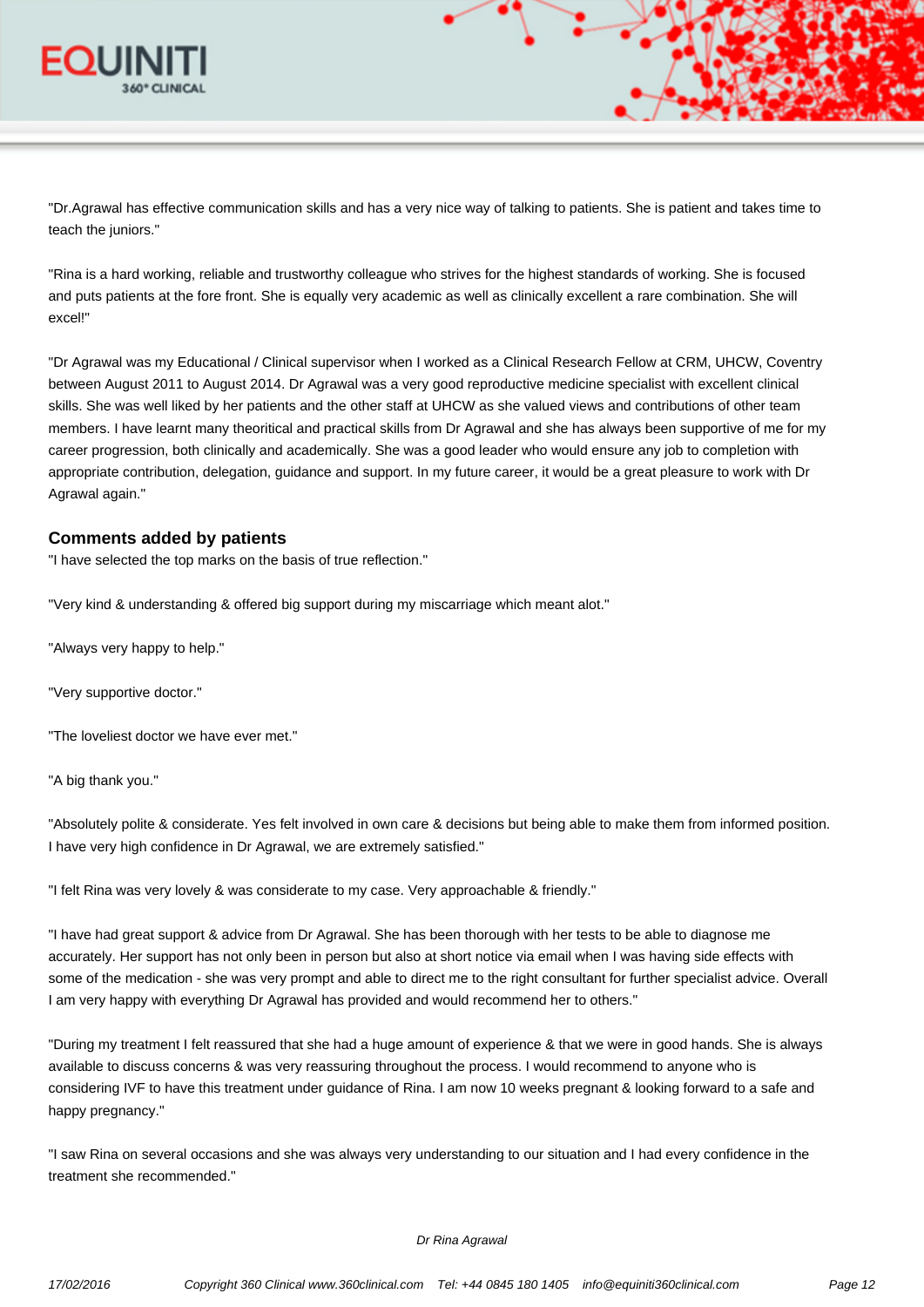

"Dr Agrawal each time we have seen her has been kind and understanding in her approach to us. She is quick to respond to emails and available for a consultation if required promptly too."

"Yes very happy to see Rina and will be happy to have follow-up care from this consultant."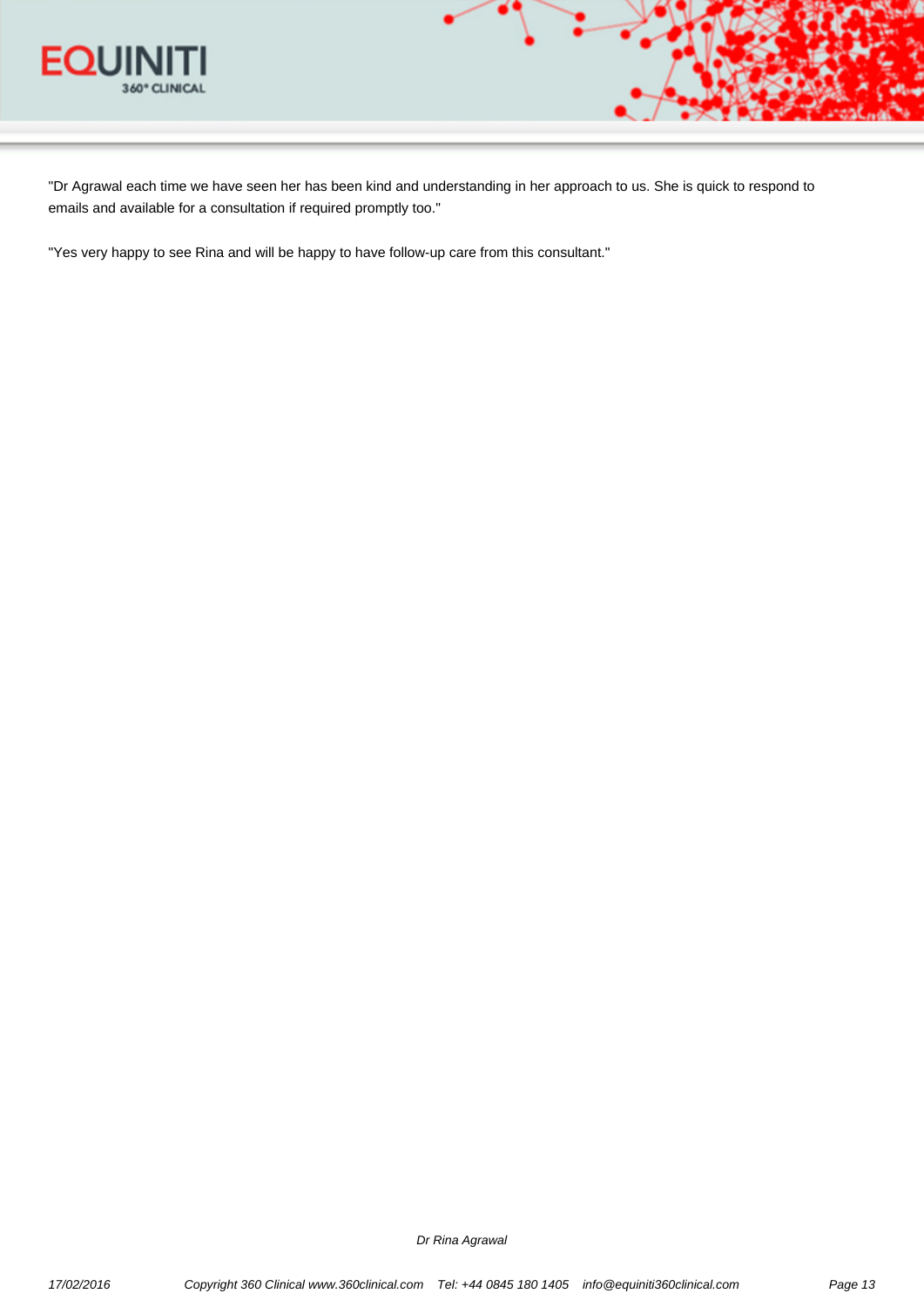



# **Summary of patient results**

## **Average score given for the questions below**



## **Questions**

- 1. Was the doctor polite and considerate?
- 2. Did the doctor listen to what you had to say?
- 3. Did the doctor give you enough opportunity to ask questions?
- 4. Did the doctor answer all your questions?
- 5. Did the doctor explain things in a way you could understand?
- 6. Are you involved as much as you want to be in the decisions about your care and treatment?
- 7. Did you have confidence in the doctor?
- 8. Did the doctor respect your views?
- 9. If the doctor examined you, did he or she ask your permission?
- 10. If the doctor examined you, did he or she respect your privacy and dignity?
- 11. By the end of the consultation did you feel better able to understand and/or manage your condition and your care?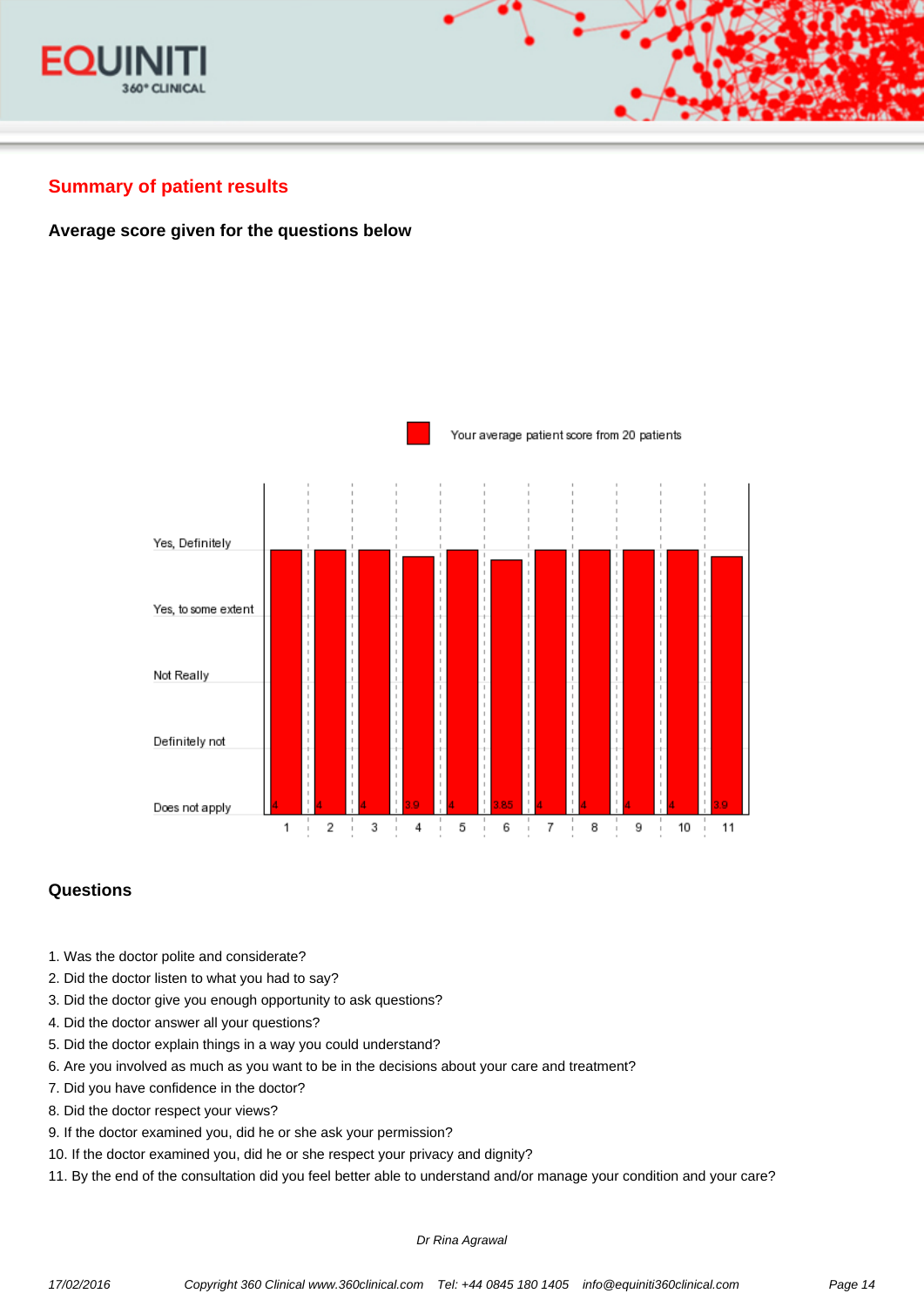

# **Summary of patient results**

#### Detailed breakdown of results showing the number of different responses for each question

Q1. Was the doctor polite and considerate?

Domain (UK only): Communication partnership and teamwork

Attribute: Communicate effectively

Domain (UK only): Maintaining Trust

Attribute: Show respect for patients

| Does not apply | Definitely not | Not Really | Yes, to some extent | Definitely<br>Yes. |
|----------------|----------------|------------|---------------------|--------------------|
|                |                |            |                     | ~~<br>∠∪           |

#### Q2. Did the doctor listen to what you had to say?

Domain (UK only): Communication partnership and teamwork

Attribute: Communicate effectively

| Does not apply | Definitely not | Not Really | Yes, to some extent | Yes, Definitely |
|----------------|----------------|------------|---------------------|-----------------|
|                |                |            |                     | n r<br>ZU       |

#### Q3. Did the doctor give you enough opportunity to ask questions?

Domain (UK only): Communication partnership and teamwork

Attribute: Communicate effectively

Attribute: Establish and maintain partnerships with patients

| Does not apply | Definitely not | Not Really | Yes, to some extent | Yes.<br>, Definitely |
|----------------|----------------|------------|---------------------|----------------------|
|                |                |            |                     | ∠∪                   |

#### Q4. Did the doctor answer all your questions?

Domain (UK only): Knowledge skills and performance

Attribute: Apply knowledge and experience to practice

Domain (UK only): Communication partnership and teamwork

Attribute: Communicate effectively

| Does not apply | Definitely not | Not Really | Yes, to some extent | Definitely<br>Yes. |
|----------------|----------------|------------|---------------------|--------------------|
|                |                |            |                     | . ب                |

#### Q5. Did the doctor explain things in a way you could understand?

Domain (UK only): Knowledge skills and performance

Attribute: Keep clear accurate and legible records

Domain (UK only): Communication partnership and teamwork

Attribute: Communicate effectively

| Does not apply | Definitely not | Not Really | Yes, to some extent | Yes, Definitely |
|----------------|----------------|------------|---------------------|-----------------|
|                |                |            |                     | n r<br>2U       |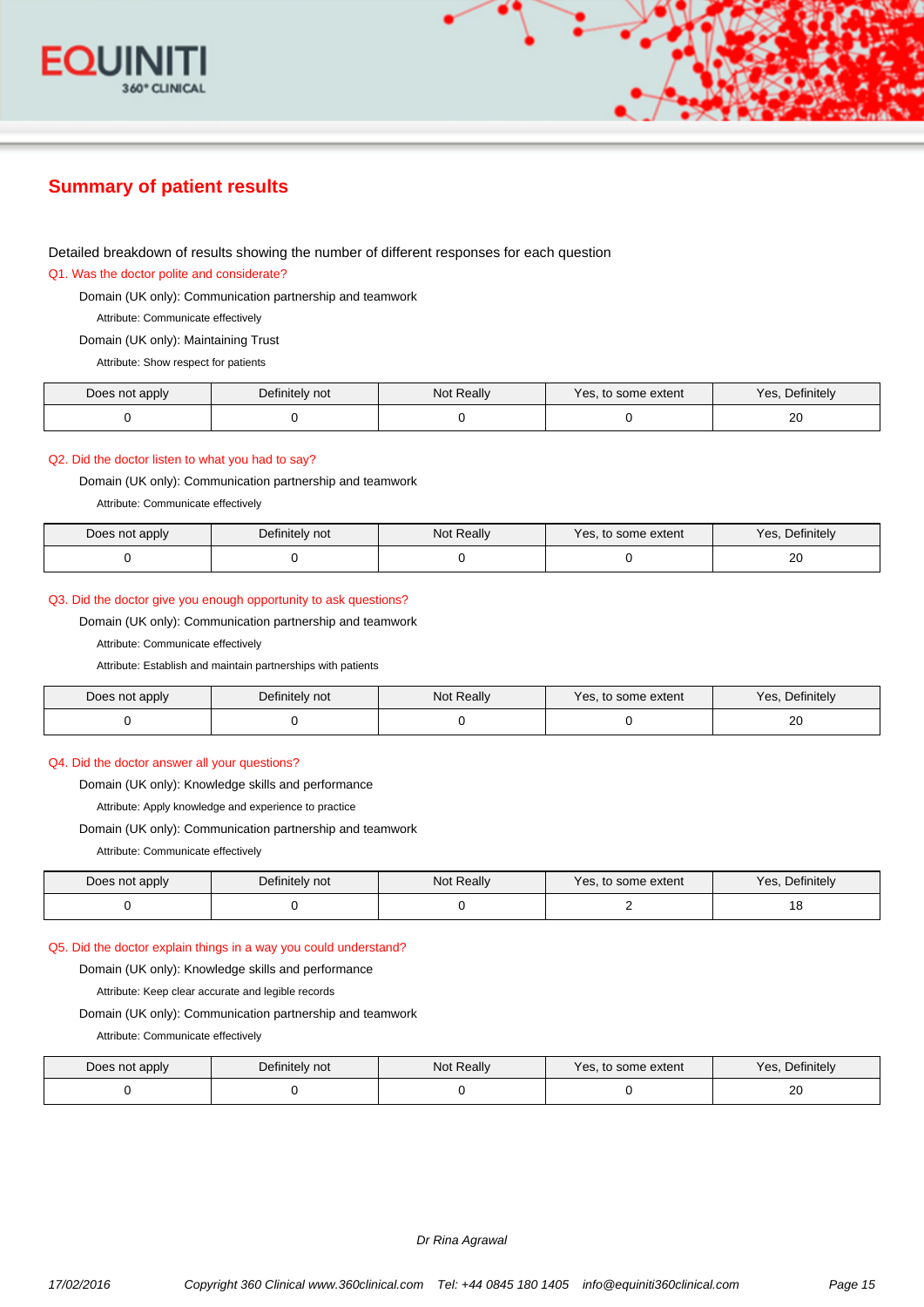

#### Q6. Are you involved as much as you want to be in the decisions about your care and treatment?

Domain (UK only): Knowledge skills and performance

Attribute: Apply knowledge and experience to practice

Domain (UK only): Communication partnership and teamwork

Attribute: Communicate effectively

Attribute: Establish and maintain partnerships with patients

| Does not apply | Definitely not | Not Really | Yes, to some extent | Yes, Definitely |
|----------------|----------------|------------|---------------------|-----------------|
|                |                |            |                     |                 |

#### Q7. Did you have confidence in the doctor?

Domain (UK only): Communication partnership and teamwork

Attribute: Communicate effectively

Domain (UK only): Maintaining Trust

Attribute: Show respect for patients

Attribute: Treats patients and colleagues fairly and without discrimination

| Does not apply | Definitely not | Not Really | , to some extent<br>Yes. | Definitelv<br>Yes. |
|----------------|----------------|------------|--------------------------|--------------------|
|                |                |            |                          | חר<br>ZU           |

#### Q8. Did the doctor respect your views?

Domain (UK only): Communication partnership and teamwork

Attribute: Communicate effectively

#### Domain (UK only): Maintaining Trust

Attribute: Show respect for patients

| Does not apply | Definitely not | <b>Not Really</b> | Yes, to some extent | Yes.<br>Definitelv |
|----------------|----------------|-------------------|---------------------|--------------------|
|                |                |                   |                     | n r<br>∠∪<br>__    |

#### Q9. If the doctor examined you, did he or she ask your permission?

Domain (UK only): Knowledge skills and performance

Attribute: Apply knowledge and experience to practice

Domain (UK only): Communication partnership and teamwork

Attribute: Communicate effectively

Attribute: Establish and maintain partnerships with patients

Domain (UK only): Maintaining Trust

Attribute: Show respect for patients

| Does not apply | Definitely not | Not Really | Yes, to some extent | Definitely<br>Yes. |
|----------------|----------------|------------|---------------------|--------------------|
|                |                |            |                     | ንበ<br>ZU           |

#### Q10. If the doctor examined you, did he or she respect your privacy and dignity?

Domain (UK only): Maintaining Trust

Attribute: Show respect for patients

| Does not apply | Definitely not | Not Really | Yes, to some extent | Definitely<br>Yes, |
|----------------|----------------|------------|---------------------|--------------------|
|                |                |            |                     | $\sim$<br>ZU       |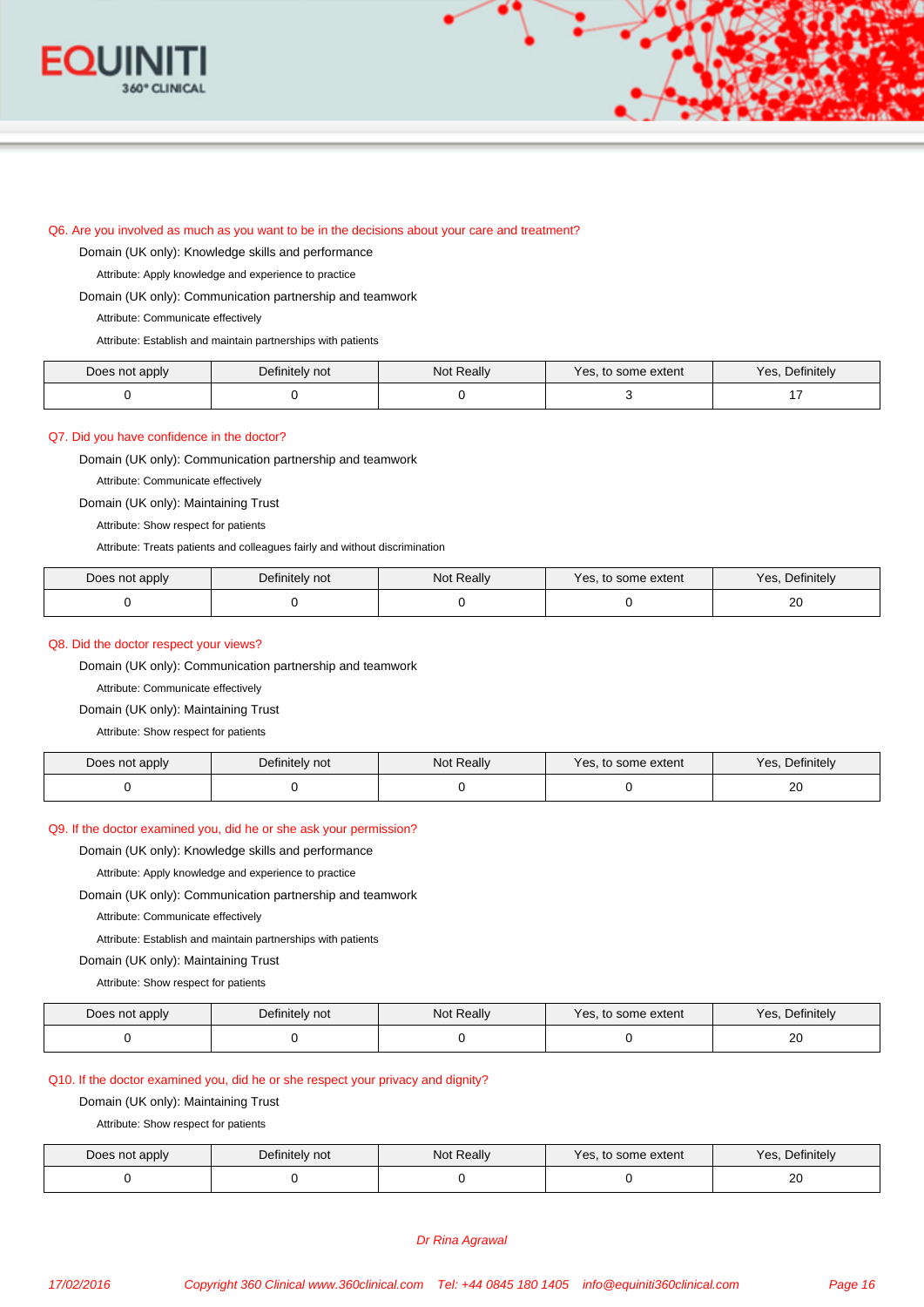

#### Q11. By the end of the consultation did you feel better able to understand and/or manage your condition and your care?

Domain (UK only): Knowledge skills and performance

Attribute: Apply knowledge and experience to practice

Domain (UK only): Communication partnership and teamwork

Attribute: Communicate effectively

Attribute: Establish and maintain partnerships with patients

| Does not apply | Definitely not | <b>Not Really</b> | Yes, to some extent | Yes.<br>, Definitely |
|----------------|----------------|-------------------|---------------------|----------------------|
|                |                |                   |                     | ت                    |